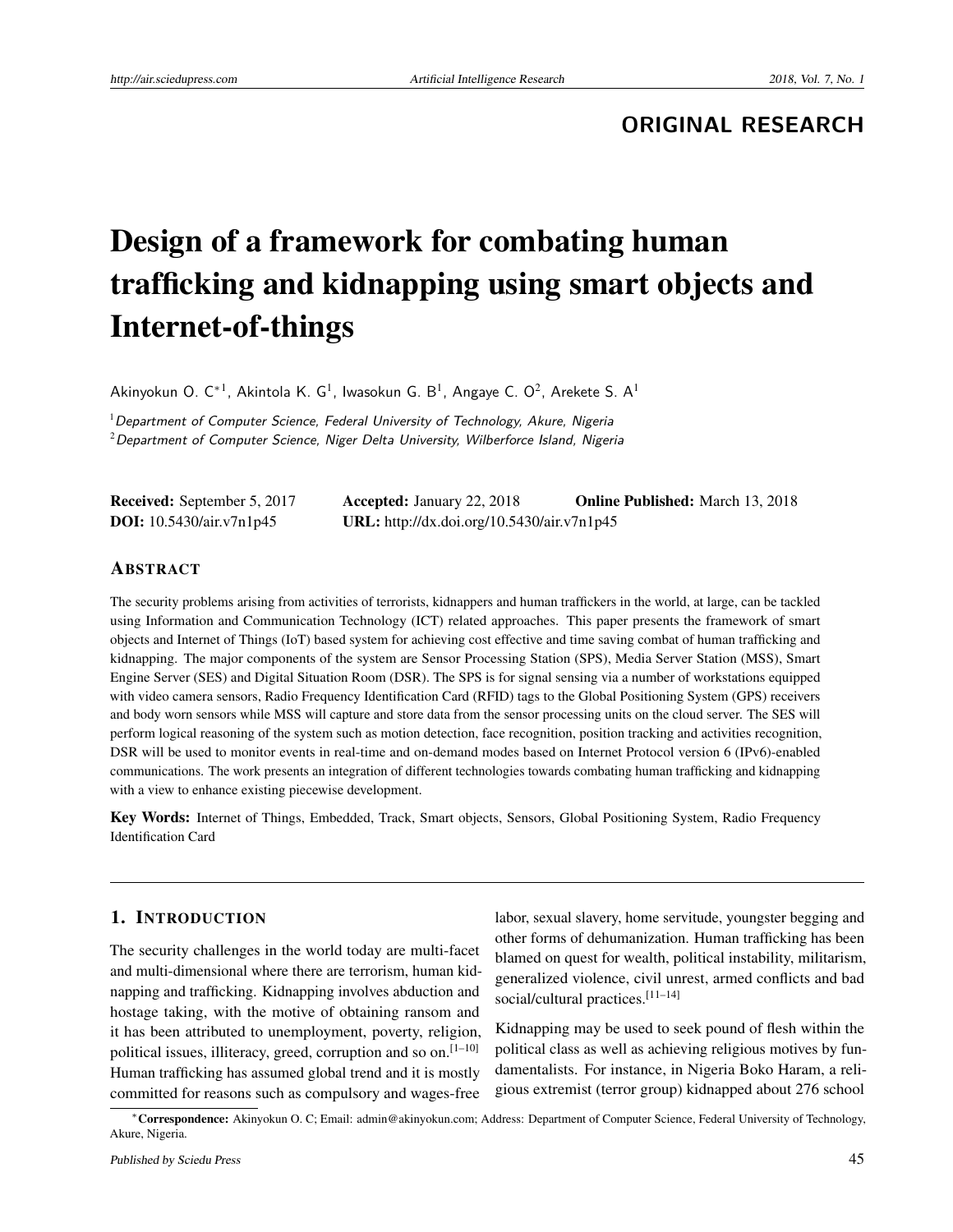girls in 2014 to force government to accede to their religious campaign.[\[15\]](#page-6-4) The trend of kidnapping in Europe, North America and South America has attracted the attention of the global community. Mexico suffered an estimated 105 thousands and 11 thousands of kidnapping in 2012 and 2013 respectively. Reports had showed that between 600 thousand and 800 thousand people are bought and sold across international boundaries yearly for forced labour or commercial sex. While fifty percent of the victims had been estimated to be children, seventy six percent of transactions for sex exploitation involved the underage girls who are mostly trapped using the Internet. In 2012, the total number of worldwide victims of trafficking was put at 20.9 million with about seven percent of the figure in the United States.

The advancement and complexity of the present day society has called for matching strategies for combating different forms of criminal act as well as safeguarding properties. Over the years, human personnel have been used for properties surveillance and safe keeping which has proved inefficient due to human inability to be at several places at the same time. In a bid to address this limitation, several smart technologies such as Global Position Systems (GPS), Radio Frequency Identification (RFID) and Smart Visual Systems (SVS) were developed and deployed recently for the monitoring and safe keeping of valuable items and resources in open and remote locations. Miniaturized smart systems are devices that integrate sensing, actuation and control parameters and are able to describe and analyze a situation and make decisions using adaptive or predictive data to perform smart actions. The system's provision of accurate security solutions is mostly ascribed to self-governing, closed loop, energy efficiency and networking oriented events.

The RFID technology uses radio waves to track and identify living and non-living objects. Contrary to ubiquitous bar-code technology, RFID technology requires no contact or line-of-sight for communication but operates as an automated system of wireless data capture, consisting of the tag (or transponder) and the reader. The tag is fabricated as a silicon chip that contains a unique numerical identifier that is transmitted by an attached antenna to the RFID reader through radio waves. The readers can pick up the radio waves at a range between three and thirty feet and read the stored digital information on the chip at a preset radio frequency and power source.<sup>[\[16\]](#page-6-5)</sup> RFID has transited several processes in the past decades as tracking and monitoring device for item delivery, courier services, luggage management, routine charge expenditure, departmental right of entry, immovable items, engineering firms and filing systems.[\[17\]](#page-6-6) For active RFID tags, the specification states that it should be located within some hundreds of feet from the reading device and

less than 100 feet for passive RFID tags. The task of tracking an object located outside an RFID-powered environment lies with the Global Position System (GPS) devices. GPS is a satellite–based navigation system which comprises of a network of satellites that send out signals on non-stop basis. Its technology dated back to 1973 and became fully operational in 1975 after successfully installing reliable con-stellation.<sup>[\[18\]](#page-6-7)</sup> GPS was originally meant for defining all-time operational range at any point on the earth surfaces in military defense.<sup>[\[19\]](#page-6-8)</sup> It is also useful for routing, scientific research, legal enforcement, navigational control and some other leisure activities.

A transponders or receivers must be attached to an object before its position can be located based on synergy between RFID and GPS systems. Since these devices do not provide see-and-act capability against non-cooperative objects (objects without transponder systems), there has been increased need for research into development of Smart Visual Systems (SVS) for surveillance. SVS is otherwise referred to as Intelligent Visual Surveillance (IVS) and focuses on the automation of object monitoring, detection, tracking, recognition, analysis and interpretation, for a better understanding of the visual content of any scene.<sup>[\[20\]](#page-6-9)</sup> The growth in computing technology, proliferation of storage devices with very large storage capabilities and soaring speed of the computer network have contributed to the development and deployment of the surveillance systems for effective monitoring of human and other objects activities.<sup>[\[21\]](#page-6-10)</sup> Video analytics, smart surveillance, intelligent video surveillance and intelligent analytics are resemblance nomenclature for the description of the concept for system-controlled signal analysis and form detection to video cameras and sensors, with the motive of systemic extraction of relevant data and information from motion picture and sensor streams.[\[22\]](#page-6-11)

The framework presented in this paper is an integration of different technologies towards combating human trafficking and kidnapping with a view of promoting piecewise development.

#### 2. RELATED WORK

Latest works on Smart Objects (SO) and IoT emphasized technical aspects such as hardware platforms,<sup>[\[23\]](#page-6-12)</sup> software in-frastructure and function scenarios.<sup>[\[24\]](#page-6-13)</sup> SO and IoT are applicable in supply-chain management, enterprise applications, healthcare and support for industrial bureau.<sup>[\[25\]](#page-6-14)</sup> Humaninterface aspects of smart-object technology are just evolving and still their design principles and methodology for smart objects exceed ordinary hardware and are yet to be ex-plored.<sup>[\[26\]](#page-6-15)</sup> The research is first in the exploration of smart object design space and discovery of its canonical smart-object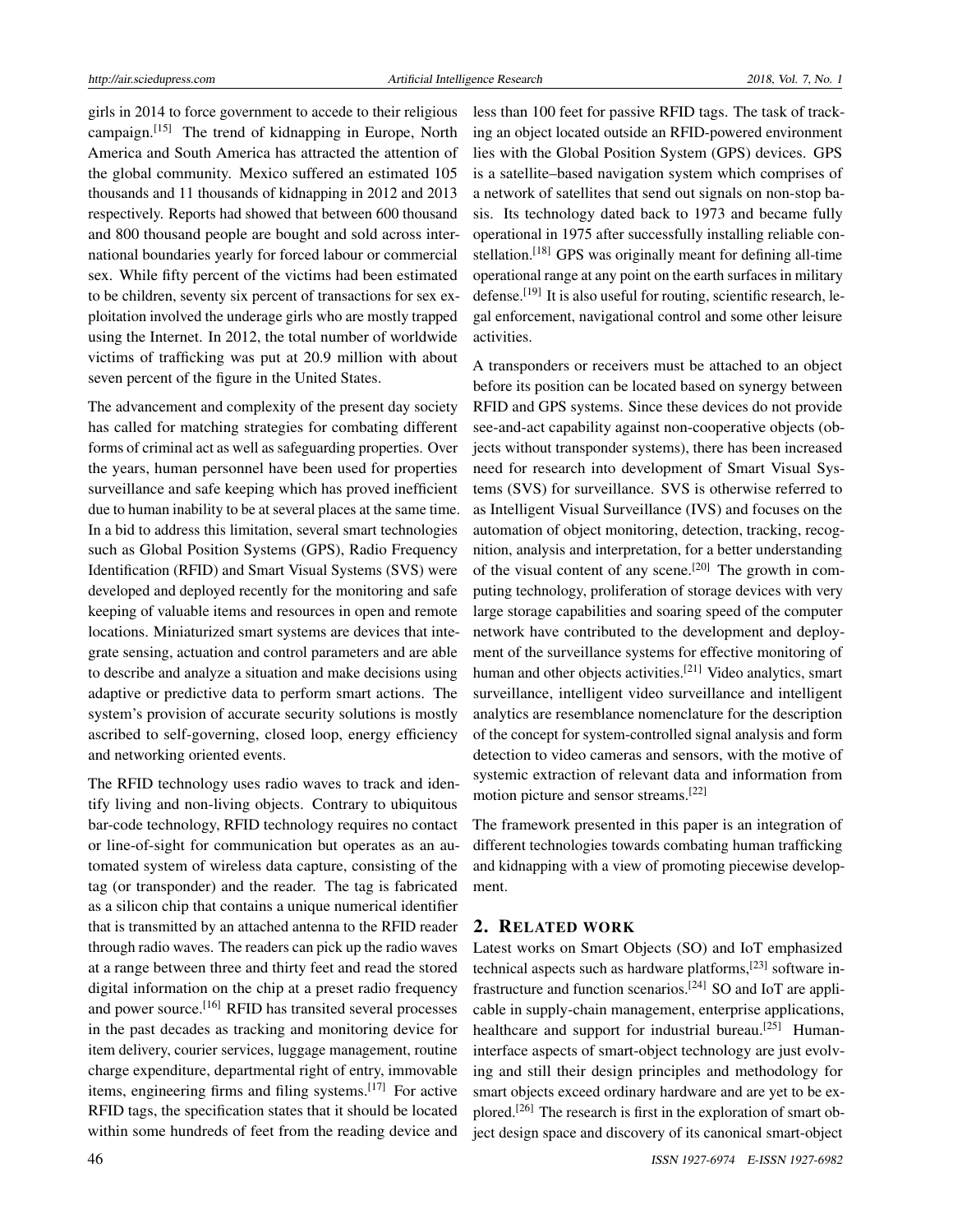species.<sup>[\[27\]](#page-7-0)</sup> In particular, the research viewed as paramount, holistic investigation sensing, modelling and user interface issues.

An RFID and GSM technology-based child kidnap and protection system is presented.[\[28\]](#page-7-1) The research was motivated by the need to curtail the rising cases of missing school children due to improper and unnoticed security breaches. The research focused on the development of a system that monitors the position of a child and sends a message or alarm when he or she is out of the usual areas. The system comprised of a hand tag sensor-based location tracking system and an alarm raiser in cases of any abnormal condition such as forced removal or exit from the safe zone. The system incorporated an ARM 7 Processor LPC2148 microcontroller and Radio Frequency (RF) communication for data transmission to remote location. The tracking system is based on GPS controlled by using mode selection switches for selection of previous or new locations. The limitation of the system is its inability to identify kidnappers.

The authors presented a video surveillance and monitoring system (VSAM).<sup>[\[29\]](#page-7-2)</sup> The research was motivated by the need for the automatic monitoring of a large area using video analytic systems. The research objective was to develop a smart sensor-based single user monitoring system for large geographical area with capability for processing information before transmission to the control centre.



Figure 1. VSAM Architecture

The schematic diagram of the system architecture is presented in Figure 1. It has a Sensor Processing Units (SPU) which offers an intelligent filter across the camera and the VSAM network and also performs video imagery analysis and discovery of significant entities or events and symbolic transmission to the Operator Control Unit (OCU). The OCU receives the output from the video processor for each SPU and merges the information, site model and a database of known objects to infer user-centered activities. It also has a Graphic User Interface (GUI) through which the operator can test individual sensor units, as well as the entire test bed sensor suite via the GUI. Finally, there are visualization nodes that are needed for 3D display of events in the surveillance area and also for promoting data fusion. The work can be regarded as one of the leading works in surveillance systems.

The research provided a framework for automatic large area monitoring using videos. The system allows cooperation and synergy among multiple sensors with satisfactory consumption of bandwidth. This feat is due to the fact that only symbolic information is delivered through the network. The sensor relies on arbitrary human command; hence the system is semi-autonomous.[\[30\]](#page-7-3)

A wireless sensor network-based system that can track and monitor materials in construction sites is developed.[\[31\]](#page-7-4) The research was motivated by the need to envision the likely events of utilizing ZigBee as a protocol in a wireless sensor networks based on ZigBee for material tracking. The system was designed based on ZigBee networks on RF and ultrasound platforms for improved positioning accuracy and cost benefit. ZigBee routers were placed at the entire lay down yard within the trigger ranges for the detection of the events that are related to the movement of smart tags in different places. Data collected from every router is conveyed to the base station, which joins with the ad hoc path in the network topology to act as the field office. Identification and categorization of various smart tags were carried out and the construction materials were tagged based on material property and measurement type within the geometry of the site. The system is suitable for equipment and material tracking, however, the cost implication could be high and cannot function in see-and-avoid environment due to its reliance on tags.

The authors<sup>[\[32\]](#page-7-5)</sup> present a fuzzy-based indoor tracking system for localizing object in an environment characterized by Wireless Sensor Network (WSN). WSN sensor node detects if there is any target node and receives a response. Upon the receipt of the reply, the sensor node calculates the times for receiving signal and the return trip to the target as well as the strength of the signal received. Fuzzy logic model was applied for obtaining the x-y coordinates of the different nodes. The major limitation of the system is its failure to explicitly define the identity of the object.

A kidnapping alert and location identifier (CKALID) system is presented.<sup>[\[33\]](#page-7-6)</sup> A microcontroller incorporating a trigger activated GSM/GPS module was programmed to report via the GSM communication network (using SMS messaging) to a monitoring center. The first component is the tracking device which is attached to the belt of an individual being monitored. It comprises of a GPS module, a microcontroller and a GSM module. The second component is a receiver device which receives the GPRMC messages and sends it to the monitoring workstation PC via the Internet and running Google Earth software and Franson GpsGate Client software (FGCS). FGCS is a web-based GPS tracking software with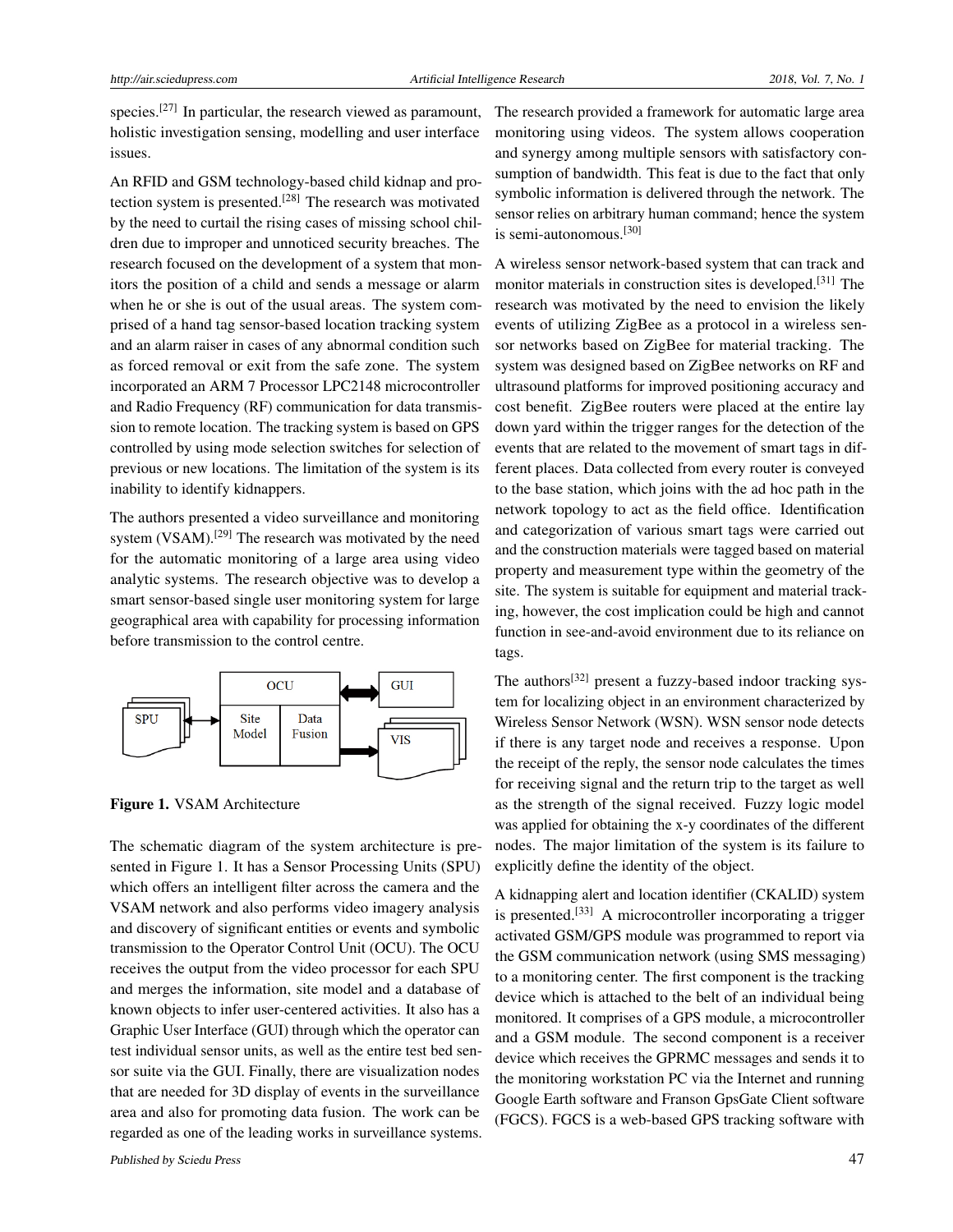real time view, advanced system alerts and reporting. Some of its functions include using JavaScript to gather GPS position; normalizing the GPS connection; GPS simulation and logging; sharing one GPS to several applications using virtual communication ports; connecting a GPS to Google Earth; sending GPS data over HTTP to a personal server; multiplexing and splitting NMEA streams. When a person is kidnapped, he/she presses the trigger on his/her belt to trigger a continuous monitoring of his/her position by the system. This device promotes fast response and quick rescue of kidnapped victims. The full implementation of this system however requires the integration of advanced technologies for multimode tracking.



Figure 2. Architecture of Smart Objects

The authors<sup>[\[34\]](#page-7-7)</sup> proposed a mobile agent for global intelligence interaction and middle-ware solution-free platform for the integration of autonomous objects, agents and open standards for communication and cooperation. The integration is based on the architecture presented in Figure 2. The Resource Directory (RD) is the name server and holds the resource images as a component of the information layer. The smart objects can use the presented API to search the RD for uncovered resources in the system. The RD may be a component of the P2P overlay over the IoT system. Queries are based on URL, resource name, output specie, semantic explanation and practical material location. Generic Web service is utilized in abstraction of heterogeneous hardware, software and smart objects resources coordination of application and task implementation. The coordination provides application oriented aptitude, divulges exterior services into the system, proves gateway or stand-in for incongruent networks enabling interoperability and facilitates humanmachine interactions over the Internet. A store room is required for the storage and exposition of the universal and application-oriented assets (such as mediator task codes and compositions that are accessible via the RD lookups) into the system. The system provides communication interfaces

for HTTP and CoAP protocols for right of entry over different networks. The integrated system is suitable for use in application-specific IoT system design, smart object or mobile agent-based active service and system service response latency estimations. Additional system and network-specific parameters are however required for real-world evaluations coupled with the omission of some unavoidable security and seclusion issues in agent-based methods.

An IoT-based architecture of web and smart home interface using GSM is proposed.<sup>[\[35\]](#page-7-8)</sup> The IoT-based architecture presented in Figure 3 comprises of implanted system, sensors and actuators which are the corporal mechanisms which interact straight with users. ICT, everywhere or invasive computing and Internet protocols offer communication between devices and administer prolific user communications. The three functional units of the architecture are Internet, things and semantic-oriented. Internet Oriented implies Internet and its connected technologies and it plays a middleware between the user and intelligent parts. It is responsible for the formation of a vibrant plan of the factual/substantial globe within the digital/practical space. Things Oriented is otherwise called Intelligent Things (ITs) and connotes sensors and actuators which relate with the environment in a consistent manner. Semantic Oriented implies Intelligent Process (IP) and presents the knowledge and decision making processes.



Figure 3. IoT Architecture

The architecture enables users to control and keep an eye on smart devices via GSM and Internet supports. There is room for users to give commands which are converted into GSM-SMS commands before sending to embedded system module which directly connects with the devices via GSM. Lastly, the client commands are filtered for implementation by microcontroller which controls and acknowledges any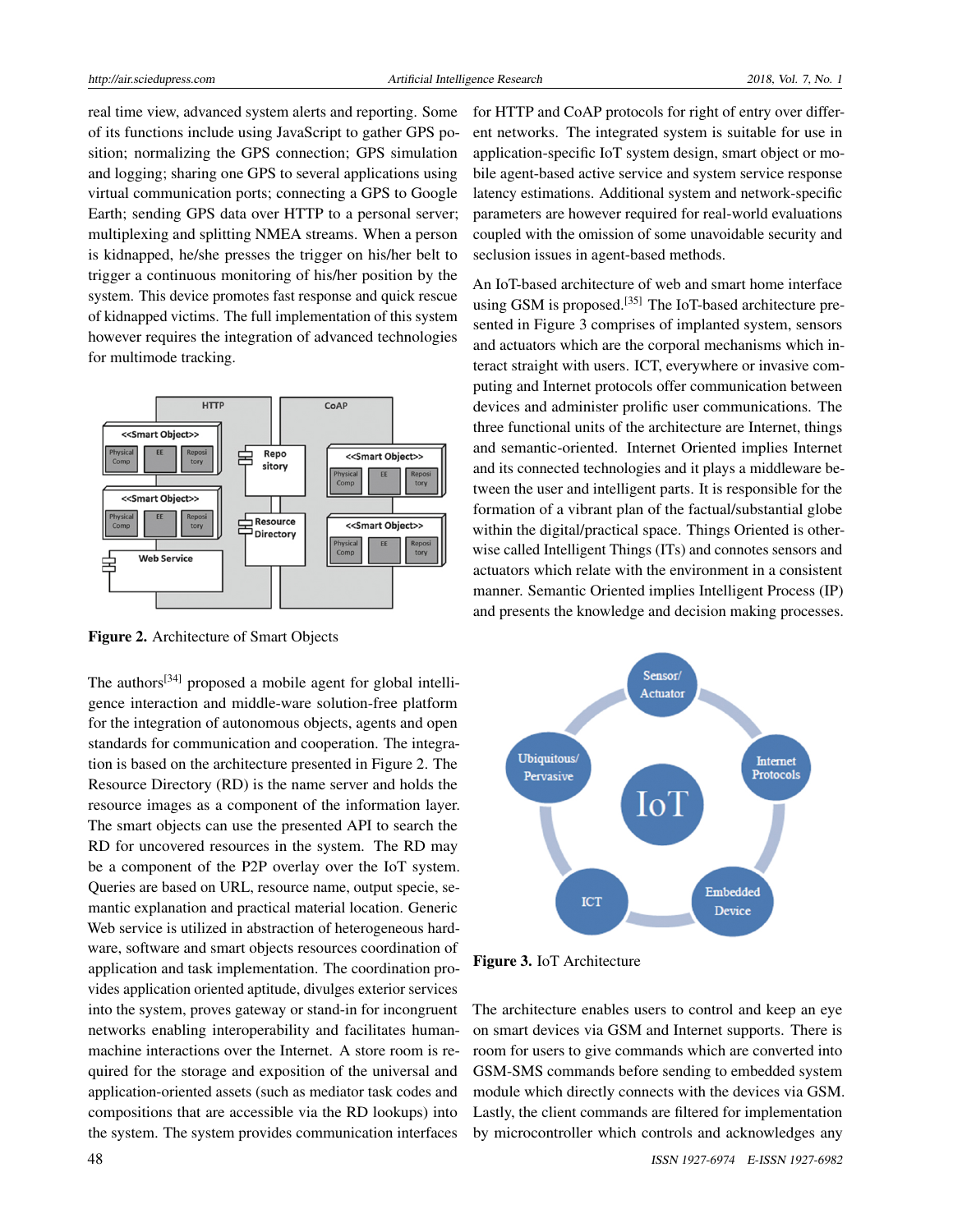electronic objects in-torch. It is reported that preliminary test prove that the architecture is suitable for monitoring and control of devices in the deployed environment with numerous opportunities in areas of quick release, zero data misplace, low charge, suppleness, easiness and energy economy. It however requires established and strong GSM network for optimal performance. It also failed to give consideration to video streaming of home activities using GSM-MMS and RTMP protocol which are very vital for improved security.

## 3. PROPOSED FRAMEWORK

The proposed framework has two phases, namely: hardware operational requirements phase and software analytic framework phase.

#### 3.1 Hardware operational requirements phase

The hardware operational environment of the integrated sensor framework has four stations of activities, namely: Sensor Processing Station (SPS), Media Server Station (MSS), Smart Engine Server (SES) and Security Management Station (SMS). The conceptual block structure of the framework is presented in Figure 4.



also be embedded into a Broach-type model attached/hidden to/in buttons or human hair for taking and forwarding realtime pictures to the DSR. RFID tags are required for monitoring objects' location in indoor environment while GPS provides global monitoring. The SPS requires ID cards carrying chips as embedded tools for effective checkpoint identification of carriers. These chips could be embedded or "injected beneath the skin" or placed into wristbands, button or hair of an individual for monitoring and safety.

The captured data from the sensor processing unit are stored on the cloud-based MSS. The fact that the amount of data generated from the system is enormous informed the choice of a cloud server for housing the data.

The SES is responsible for logical reasoning of the system. It handles motion detection, face recognition, position tracking and activities recognition. It saves the outcome on the server for onward transmission to end-user devices and it is located in the cloud.

The Digital Situation Room (DSR) is designed to monitor events in real-time and on-demand modes based on the RFID tags and the embedded chips. The station is also responsible for querying the activity database.

The Internet Communication Protocol is a compulsory requirement for connectivity. Internet Protocol version 6 (IPv6) is selected as the communication protocol and for provision of addressing scheme for data transfer on the web. The preference of IPv6 for the research is due to its strong support for highly scalable address scheme, Network Address Translation (NAT), Multi-Stakeholder (MS), multi-cast and any-cast mobility, increased hardware, automatic configuration and address scope. It also support use of identifiers and improved functionality, extensible Internet to the web of things, auto-configuration and use of fully Internet compliant gateways.



Figure 4. Block structure of the Framework

The SPS has hardware and software for signal sensing. SPS comprises of workstations equipped with video camera sensors, RFID tags, GPS receivers and body worn sensors.

Video camera sensors are required for capturing the video data of the area being monitored. A nano-digital camera will

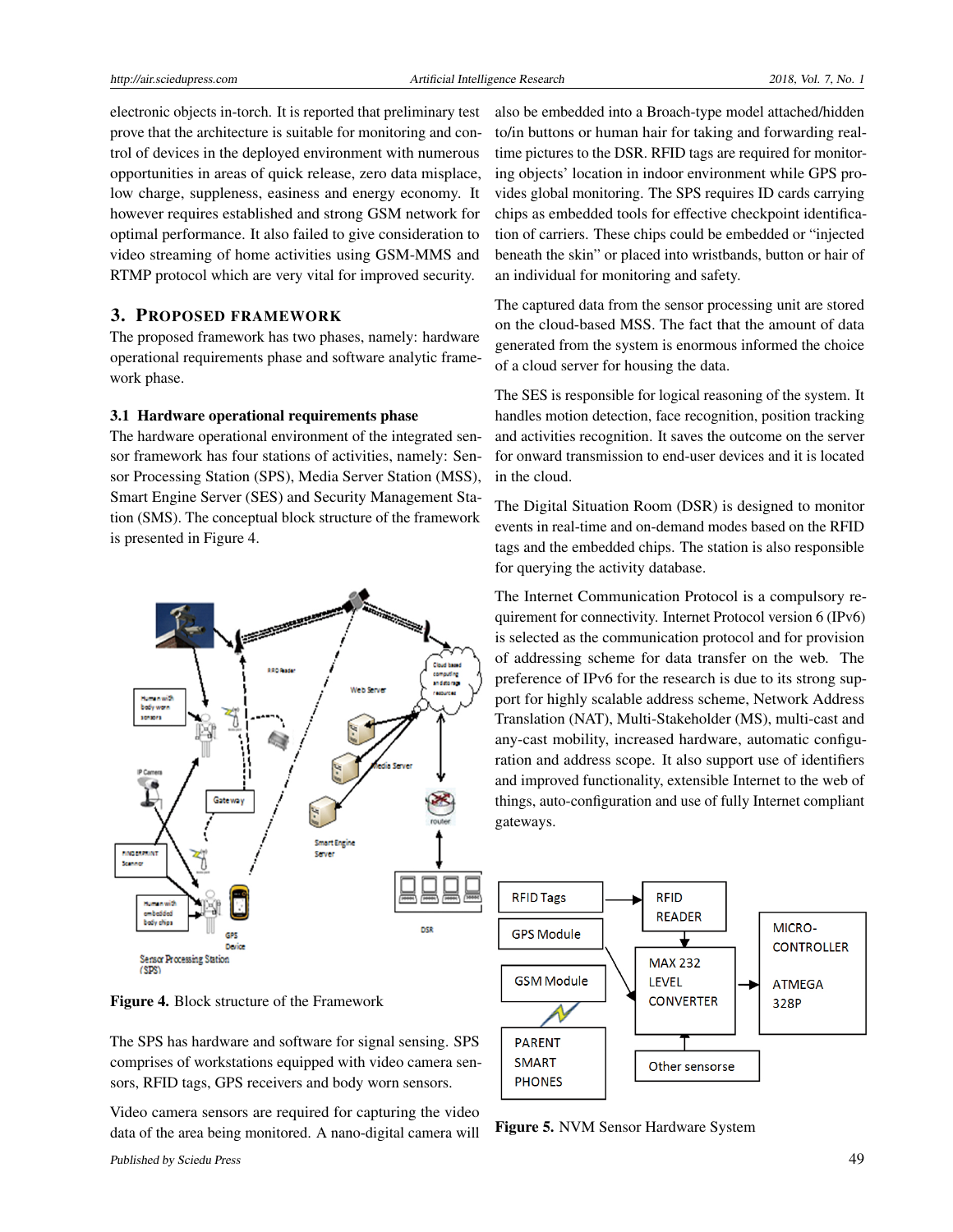# *Non-Visual Module (NVM)*

The hardware Components of the NVM is depicted in Figure 5.

The NVM comprises of IOT objects and RFID sensors and Geographical Positioning systems that are responsible for signals and locatio.n

# a. Video Capture station

The video capture station is equipped with digital cameras and software that are to be used for sensing, digitizing, and compressing video signals. It comprises of workstations equipped with video cameras. The concept of the visual monitoring sub-system shown in Figure 6 is to make use of the Internet as the communication medium. Video data captured in the monitored area is sent to a video capture adapter board attached to the system. On the video capture adapter card, an analogue to digital converter (ADC) chip converts the wavering analog video and audio signals to a pattern of 0s and 1s, which is the binary language computer understands.

# a. Video Analyzer

The system cameras will capture images of the scene and will record it in a video storage device or passed to the next modules for analysis. Identity recognition and intrusion detection will then be carried out using video analysis module. After a kidnapping scenario is detected by the system, object (human) detection, classification and tracking operations will follow, features will then be extracted from the face and the whole body. The extracted facial features will be passed to the face recognition module while the features from the whole body will be passed to the activity recognition module. The extracted set of features will also be used to identify intruders. The activity recognition module is responsible for action segmentation and recognition. These modules generate different alerts which are stored in the database for subsequent retrieval or viewing. It is noted that face and activity analysis modules can be executed in parallel. Figure 7 shows the logic of the operation of the analytic framework.



# Figure 6. VM sensor Hardware system

# b. Communication Medium

The Internet will be used as the communication framework for real time video transmission to remote locations.

# c. The DSR

The DSR stations will be used to view the raw video files either live or on demand after they have been stored on the server. They decompress video streams and display the video on the video display unit. Each video playback station will have playback client software based on Microsoft media player.

# 3.2 Software analytic framework phase

The proposed system consists of different modules for object location detection and tracking using RFID analyzer as well as face and activity recognitions.



Figure 7. Software Analytic Engine of Proposed System

#### b. GPS Analyzer

The GPS is for global location and tracking. For outdoor surveillance, humans will be equipped with GPS receivers and the location of the user will be tracked continuously. Obtained information will be sent to the DSR and in case the location is outrageous, an alert will be generated as acknowledgement to the remote user for onward transmission to the law enforcement agents for necessary action. In case of removal of the devices from the user, an instantaneous alert will also be sent.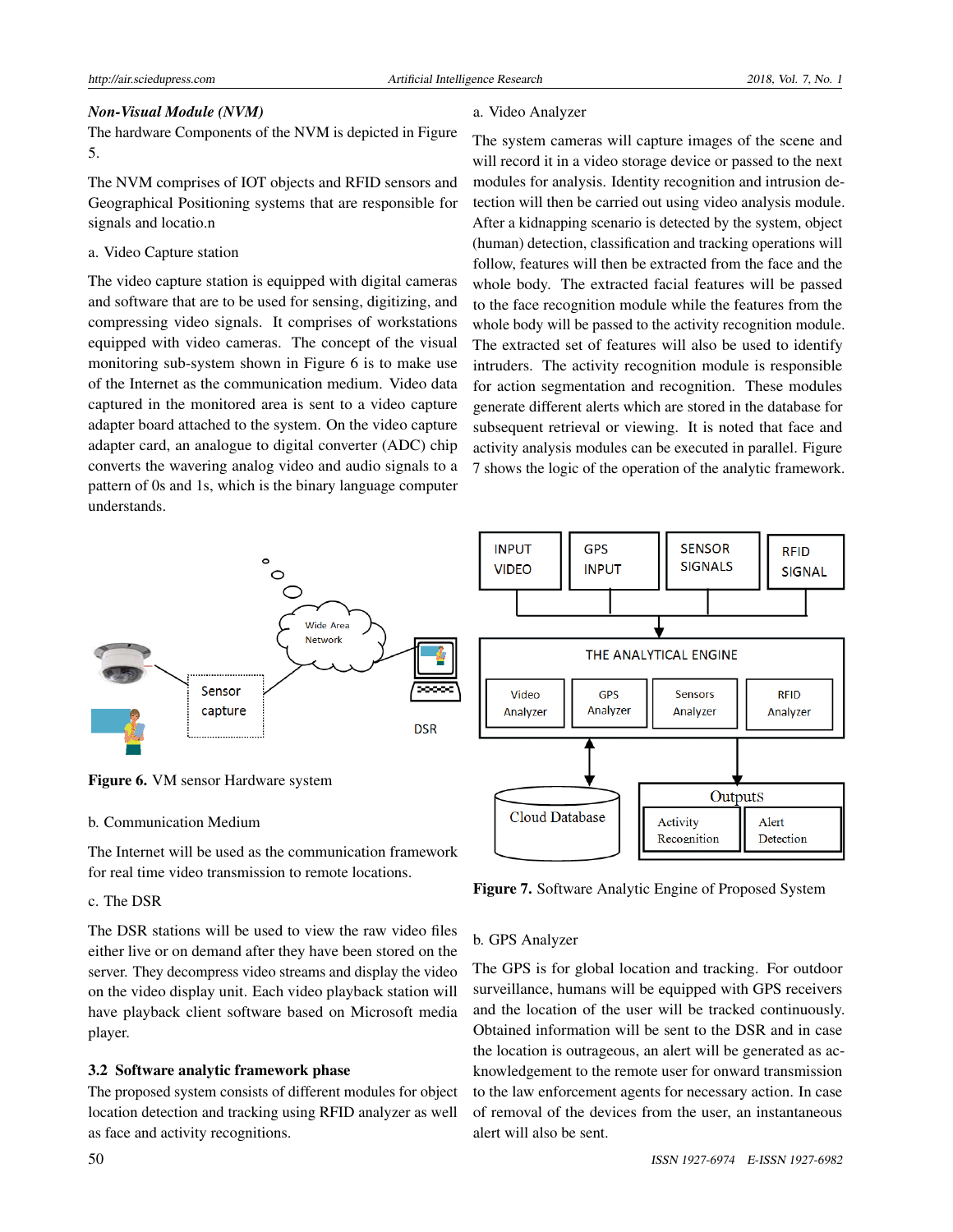#### c. RFID Analyzer

The RFID will be used for indoor localization. For indoor surveillance, humans will be equipped with wireless wearable sensors and RFID tags. While indoor and with the help of wireless sensor networks, the location of the user in the environment will be tracked continuously. This information will be sent through GSM to remote stations that are monitoring the objects. If the allowed radius of movement is exceeded, an alert will be generated and sent to the remote user while a short video stream of the previous durations will be sent to the remote user for transmission to the law enforcement agents for necessary action.

#### d. Sensor Analyzer

This will be used to analyze and connect other sensors such as infrared sensors, motion sensors, ultrasonic sensors, laser sensors and buzzer to the tracking system.

## 4. CONCLUSION

This paper has presented the integration of smart technologies and Internet of Things to track criminals and promote safety of lives and properties. Focus has been on the design of hardware and software requirements in some details. Future research shall address the implementation of the proposed framework as well as its evaluation for effective combat strategy of human kidnappers and traffickers.

### **REFERENCES**

- <span id="page-6-0"></span>[1] Dodo WA. The Causes and Remedies of Kidnapping in Nigeria, Nigerian Academic Forum. 2010; 19(1).
- [2] Inyang JD, Abraham UE. The Social Problem of Kidnapping and its Implications on the Socio-Economic Development of Nigeria: A Study of Uyo Metropolis. Mediteranean Journal of Social Sciences. 2013; 4(6).
- [3] Iwasokun BG, Akinyokun OC. Singular-Minutiae Points Relationship-Based Approach to Fingerprint Matching. International Journal of Artificial Intelligence Research. 2013; 5(1): 78-86.
- [4] Ngwama JC. Kidnapping in Nigeria: An Emerging Social Crime and the Implications for the Labour Market. International Journal of Humanities and Social Science. 2014; 4(1).
- [5] Akinyokun OC, Iwasokun GB. A Fingerprint-based Authentication Framework for ATM Machines. Journal of Computer Engineering and Information Technology. SciTechnol USA. 2014; 2(3): 1-8.
- [6] Akintola KG, Akinyokun OC, Olabode O. Face Detection and Recognition in Real Time Video Surveillance. International Journal of Research in Computer Applications and Robotics. 2014; 2(7): 161-173. www.ijrcar.com.
- [7] Akwash FA. The Psychological impact of Kidnapping. Scholarly Journal of Science Research and Essay. 2016; 5: 1-5.
- [8] Akintola KG, Akinyokun OC, Angaye CO, et al. Vehicles and Pedestrians Classification Using Radial Shape Descriptors for Video Surveillance. International Journal of Artificial Intelligence Research. 2016; 5(2).
- [9] Akinyokun OC, Akintola KG, Olabode O, et al. Real-Time Whole-Body Action Recognition in Videos using Threshold Hidden Markov Model. International Journal of Studies in Engineering and Technology. Canada. 2016; 4(1).
- <span id="page-6-1"></span>[10] Iwasokun GB, Akinyokun OC. A Fingerprint-Based Authentication Framework for ATM Machines. Journal of Computer Engineering and Information Technology. 2016; 2(3): 1-8. [http://dx.doi.o](http://dx.doi.org/10.4172/2324-9307.1000112) [rg/10.4172/2324-9307.1000112](http://dx.doi.org/10.4172/2324-9307.1000112)
- <span id="page-6-2"></span>[11] Adepelumi P. 2015. The Root Causes of Human Trafficking in Nigeria. Available from: [https://www.unodc.org/documents/](https://www.unodc.org/documents/congress/workshops/workshop2/Presentation_P_Adepelumi_African_Center_.pdf) [congress/workshops/workshop2/Presentation\\_P\\_Adepel](https://www.unodc.org/documents/congress/workshops/workshop2/Presentation_P_Adepelumi_African_Center_.pdf) [umi\\_African\\_Center\\_.pdf](https://www.unodc.org/documents/congress/workshops/workshop2/Presentation_P_Adepelumi_African_Center_.pdf)
- [12] WHO Report. Available from: [http://apps.who.int/iris/bi](http://apps.who.int/iris/ bitstream/10665/77394/1/WHO_RHR_12.42_eng.pdf) [tstream/10665/77394/1/WHO\\_RHR\\_12.42\\_eng.pdf](http://apps.who.int/iris/ bitstream/10665/77394/1/WHO_RHR_12.42_eng.pdf)
- [13] Odukwu P. Human Trafficking: Nature, Causes, and Effects. Available from: [https://issafrica.org/acpst/uploads/Hu](https://issafrica.org/ acpst/uploads/ Human%20trafficking% 20nature%20causes%20and%20effects.pdf) [man%20trafficking%20nature%20causes%20and%20effect](https://issafrica.org/ acpst/uploads/ Human%20trafficking% 20nature%20causes%20and%20effects.pdf) [s.pdf](https://issafrica.org/ acpst/uploads/ Human%20trafficking% 20nature%20causes%20and%20effects.pdf)
- <span id="page-6-3"></span>[14] UNESCO Report. Available from: [http://unesdoc.unesco.org](http://unesdoc.unesco.org/images/ 0014/001478/147844e.pdf) [/images/0014/001478/147844e.pdf](http://unesdoc.unesco.org/images/ 0014/001478/147844e.pdf)
- <span id="page-6-4"></span>[15] UCU Report. Available from: [https://www.ucu.org.uk/media](https://www.ucu.org.uk/media/7211/One-year-on---Chibok-schoolgirls/pdf/Oneyear_on_-Chibok_schoolgirls.pdf) [/7211/One-year-on---Chibok-schoolgirls/pdf/Oneyear](https://www.ucu.org.uk/media/7211/One-year-on---Chibok-schoolgirls/pdf/Oneyear_on_-Chibok_schoolgirls.pdf) [\\_on\\_-Chibok\\_schoolgirls.pdf](https://www.ucu.org.uk/media/7211/One-year-on---Chibok-schoolgirls/pdf/Oneyear_on_-Chibok_schoolgirls.pdf)
- <span id="page-6-5"></span>[16] Yoshihara M. 2008. RFID and Privacy. Public Law Research Institute Report. UC Hastings College of the Law, 100 McAllister Street, Suite 405, California, USA.
- <span id="page-6-6"></span>[17] Akintola KG, Boyinbode OK. The Place of RFID in National Security and Development. International Journal of Smart Home. 2011; 5(2).
- <span id="page-6-7"></span>[18] Tsui JB. Fundamentals of Global Positioning System Receiver: Software Approach, John Wiley and Sons Inc. New York. 2000.
- <span id="page-6-8"></span>[19] Davies K, Smith EK. Ionospheric Effects on Satellite and Mobile Systems. IEEE Antennas Propagation Magazine. 2002; 44(6): 24-31. <https://doi.org/10.1109/MAP.2002.1167260>
- <span id="page-6-9"></span>[20] Kim DH, Kim DJ. Smart home control system using multi-cameras, International Conference on Multimedia and Expo. 2006.
- <span id="page-6-10"></span>[21] Yigithan D. 2004. Moving Object Detection, Tracking and Classification for Smart Video Surveillance. A Masters thesis Submitted to the Department of Computer Engineering and the Institute of Engineering and Science of Bilkent University.
- <span id="page-6-11"></span>[22] Russo S. Digital Video Surveillance: Enhancing Physical Security with Analytic Capabilities. IBM Global Services Report. February. 2008. Available from: [http://ww935.ibm.com/services/us/](http://ww935.ibm.com/services/us/gts/pdf/sp_wp_digital-video-someplace.pdf) [gts/pdf/sp\\_wp\\_digital-video-someplace.pdf](http://ww935.ibm.com/services/us/gts/pdf/sp_wp_digital-video-someplace.pdf)
- <span id="page-6-12"></span>[23] Kortuem G, Kawsar F, Fitton D, et al. Smart Objects as Building Blocks for the Internet of Things. IEEE Computer Society. 2010.
- <span id="page-6-13"></span>[24] Siegemund F. A Context-Aware Communication Platform for Smart Objects," Proc. 2nd Int'l Conf. Pervasive Computing. 2004: 69-86.
- <span id="page-6-14"></span>[25] Konomi S, Roussos G. Ubiquitous Computing in the Real World: Lessons Learnt from Large-Scale RFID Deployments. Personal and Ubiquitous Computing. 2007; 11(7): 507–521. [https://doi.org/](https://doi.org/10.1007/s00779-006-0116-1) [10.1007/s00779-006-0116-1](https://doi.org/10.1007/s00779-006-0116-1)
- <span id="page-6-15"></span>[26] Nelson L, Churchill EF. 2005. User Experience of Physical-Digital Object Systems: Implications for Representation and Infrastruc-